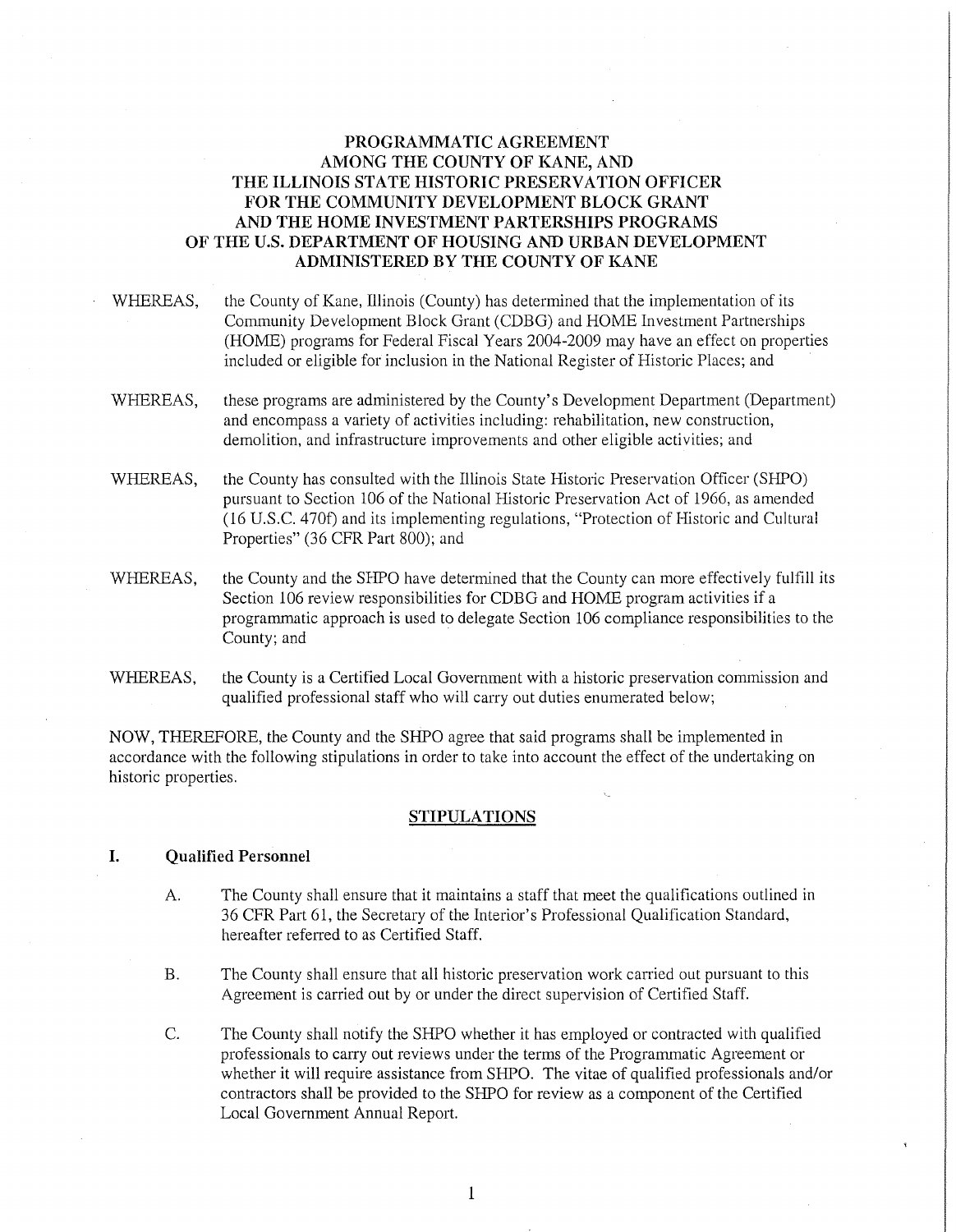D. The County will notify the SHPO of staff changes or vacancies. If the County does not have Certified Staff in place or if the SHPO does not certify a county staff person, or consultant, then this Agreement will become null and void and the County will comply with 36 CFR part 800.4 through 800.6 with regard to individual undertakings covered by this Agreement.

# **II. Exempt Activities**

When the following activities are proposed for properties listed in the National Register or eligible for listing in the National Register, further review is not required because there is limited potential to affect historic resources.

- A. Involvement of properties less than 50 years old not listed in or eligible for the National Register.
- B. Repair or replacement of electrical, plumbing, heating and ventilation systems or their components, when no structural alteration is involved. This includes repair or replacement of electrical panels, breakers, circuits, switches, receptacles, and fixtures, plumbing and water lines, drains, sewers, fixtures, water heaters, heating vents, floor furnaces, wall heaters, central heat systems and gas lines.
- C. Painting of any exterior component which has previously been painted.
- D. Repair or replacement of existing infrastructure in kind.

# **III. Identification and Evaluation of Historic Properties**

- A. Identification of Historic Properties
	- 1. The County will continue to survey its historic properties and forward information on locally significant properties to the SHPO. This information will be conveyed via the Certified Local Government Annual Report.
	- 2. In conducting a local identification of historic properties the County shall review and consult:
		- a. The current listing of the national register of historic places.
		- b. The current listing of the Kane County Register of Historic Places.
		- c. The Kane County Rural Structures Survey (1987).
		- d. The current landmarks list and surveys for the municipalities participating in the Kane County CDBG Program.
		- e. The Illinois Historic Sites survey (1972).
	- 3. When the County determines that additional information is required to adequately assess the presence of historic properties, additional surveys shall be conducted that are responsive to the nature of the undertaking. As appropriate, the focus of the identification surveys shall be on target areas rather than property-by-property.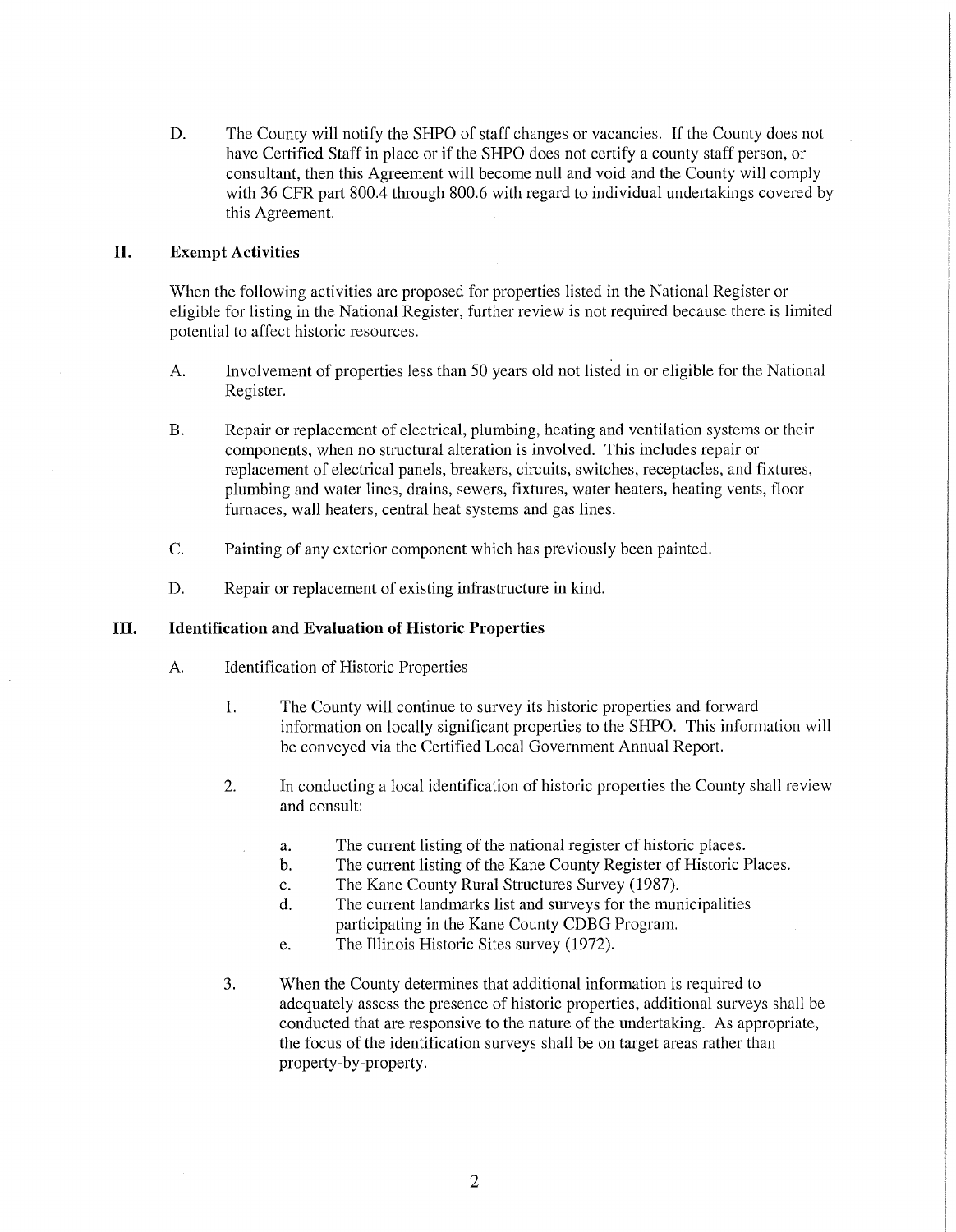- B. Evaluation of National Register Eligibility
	- 1. Documentation for properties 50 years or older involved in a HUD funded undertaking that are not individually listed in the National Register of Historic Places will be evaluated by Certified Staff. Certified Staff shall apply the National Register criteria and determine if the structures qualify for National Register eligibility.
	- 2. If Certified Staff has questions concerning the eligibility of a certain property, he or she will forward documentation to the Kane County Historic Preservation Commission (Commission) for evaluation and recommendation.
	- 3. If the Commission has questions concerning the eligibility of a certain property, they will forward documentation to the SHPO for evaluation and recommendation. If the Commission chooses not to accept the recommendation of the SHPO, in this instance, they will forward adequate documentation, including the views of the SHPO, to the Keeper of the National Register of Historic Places for a formal determination of eligibility in accordance with 36 CFR Part 800.4 (c). The SHPO shall be notified accordingly.
	- 4. Certified Staff may submit eligibility determinations for properties to the Commission and SHPO concurrently in order to expedite the Section 106 review.
	- 5. Properties determined to be not listed in the National Register or not eligible for the National Register will be documented as such by Certified Staff and a copy of the determination will be included in the individual project files.

# **IV. Treatment of Historic Properties**

- A. Properties listed in the National Register, eligible for listing in the National Register, and which have been determined to meet the National Register criteria in accordance with Stipulation III shall be treated in accordance with this section.
- B. Rehabilitation
	- 1. The County shall ensure that work write-ups of plans and specifications for all rehabilitation activities not listed as exempt under Stipulation II are developed in accordance with the recommended approaches in *The Secretary of the Interior's Standards for Rehabilitation and Guidelines for Rehabilitating Historic Buildings* (Standards).
	- 2. Prior to the initiation of rehabilitation activities, program recipients shall submit work write-ups or plans, photographs and specifications which evidence adherence to the Standards to Certified Staff for review and approval. These plans must be complete enough in order to facilitate understanding of the proposed project.
	- 3. Should Certified Staff recommend modifications to the work write-ups or plans and specifications to ensure that the project meets the Standards, program recipients shall make the appropriate modifications and submit revised work write-ups or plans to Certified Staff. If Certified Staff, in consultation with the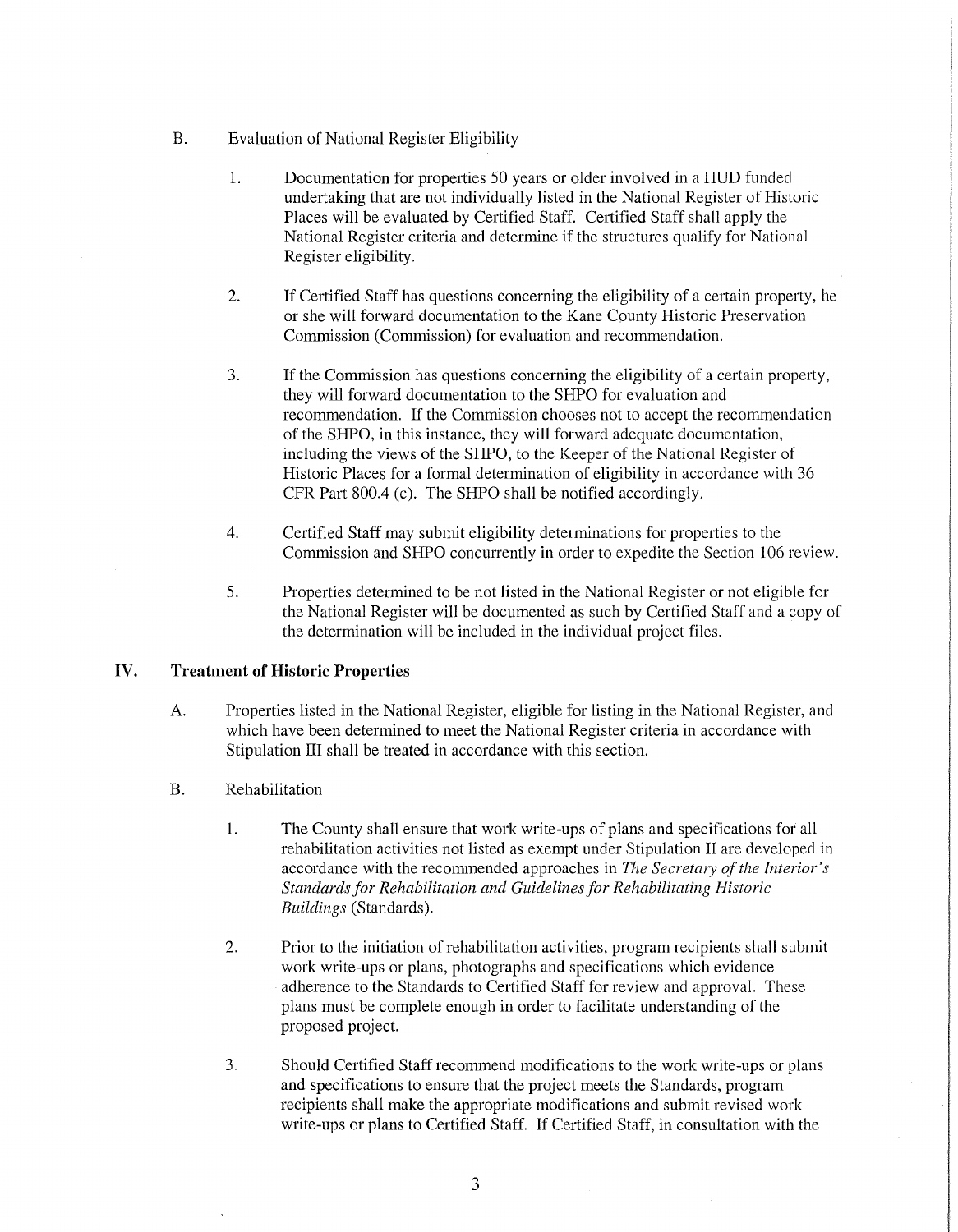Commission, determine that the project meets the criteria of adverse effect, the County will consult with the SHPO to develop a Standard Mitigation Agreement in accordance with Stipulation V. If the SHPO determines that the Standard Mitigation Measures do not apply, the County shall notify the Council and initiate the consultation process set forth in 36 CPR Part 800.S(c).

- 4. If a project will have no effect or no adverse effect on historic resources, it may proceed after review and documentation in individual project files by Certified Staff.
- C. Demolition and Relocation of Historic Properties
	- l. The County shall not proceed with the demolition or relocation of contributing buildings within an historic district or properties listed in or eligible for listing in the National Register until the procedures set forth in this section are completed.
	- 2. Demolition or relocation of properties that are included in or eligible for inclusion in the National Register, listed as contributing buildings within a historic district or included in the surveys listed in Section III.A.2, parts a through e, will be reviewed by the Commission on a case by case basis. The County and Certified Staff will submit the following documentation to the Commission for review:
		- a. Location (including map) and description of the property proposed for demolition or relocation, including views of the public.
		- b. Reasons for demolition, including documentation of building code violations, structural reports citing building deficiencies and estimated costs for rehabilitation; or reasons for relocation.
		- c. A cost comparison of rehabilitation versus property acquisition and demolition and summary of alternatives considered.
		- d. Photographs of the property depicting its current condition.
		- e. Future plans for the site.
		- f. Proposed site for relocation.
	- 3. If the Certified Staff, in consultation with the Commission, determine that demolition or relocation cannot be avoided, the County will consult with the SHPO to develop a Standard Mitigation Agreement in accordance with Stipulation V. (If the SHPO specifies that the Standard Mitigation Measures do not apply, the County shall notify the Council and initiate the consultation process set forth in 36 CPR Part 800.5 (c).

### D. New Construction

The County shall ensure that the design of new construction, infill construction, or additions to historic buildings is compatible with the historic qualities of the historic district or adjacent historic buildings in terms of size, scale, massing, design, features, and materials, and is responsive to the recommended approaches for new construction set forth in the Standards and/or in the Kane County Historic Preservation Ordinance.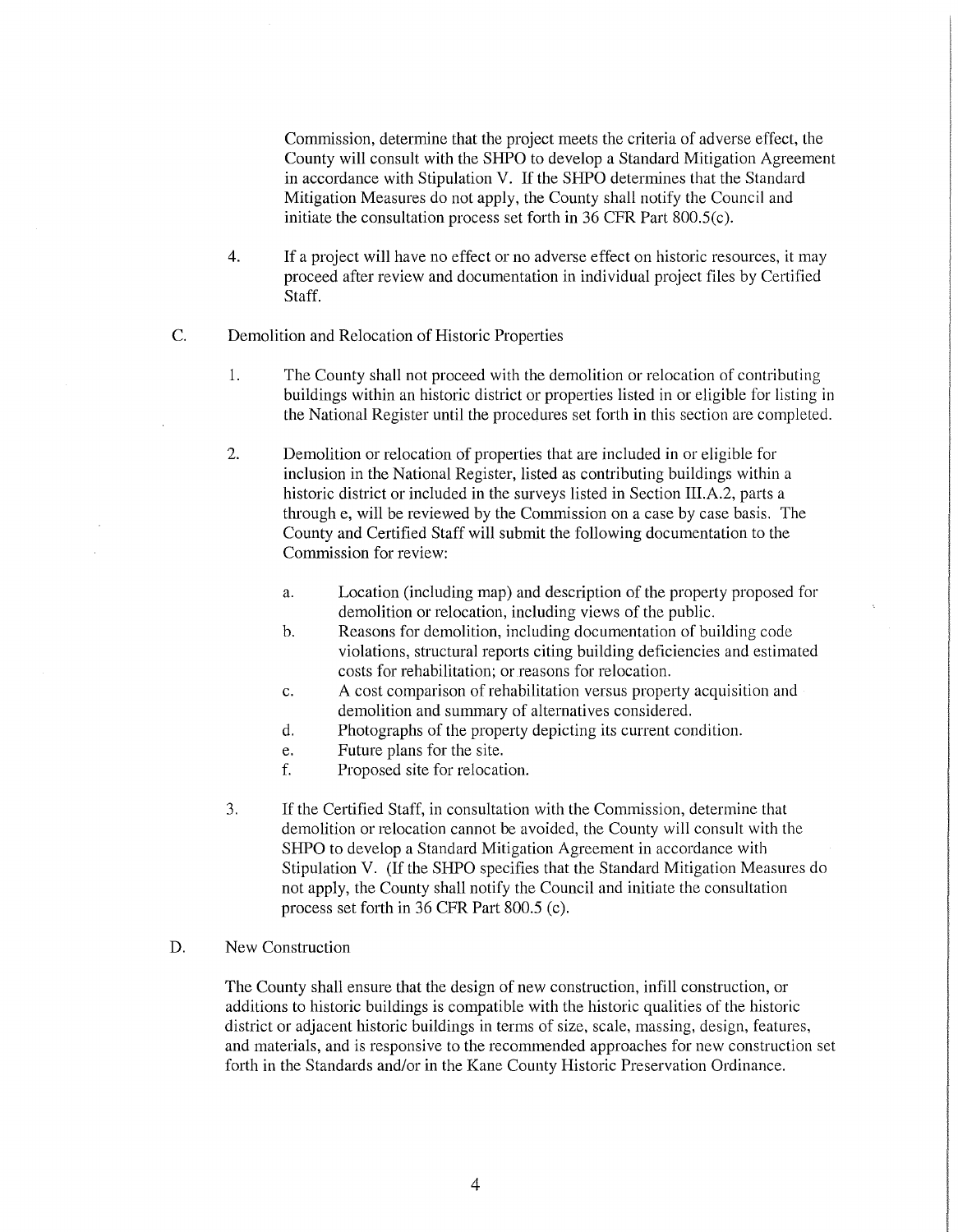- 1. Program recipients shall develop preliminary design plans in consultation with the County. Final plans and specifications will be submitted to Certified Staff for review and approval prior to the initiation of construction activities.
- 2. If Certified Staff, in consultation with the Commission, determine that the design of the new construction does not meet the Standards or would otherwise result in an adverse effect to historic properties, the County shall consult with the SHPO to develop a Standard Mitigation Measures Agreement in accordance with Stipulation V.
- 3. If the SHPO determines that the Standard Mitigation Measures do not apply, the Country shall notify the Council and initiate the consultation process set forth in 36 CFR Part 800.5(c).
- E. Handicapped Accessibility

Handicapped Accessibility projects undertaken by the County to comply with the American Disabilities Act and other local and federal requirements will follow these guidelines:

- 1. The County will explore all alternative methods to provide handicapped accessibility to historic buildings consistent with the Standards, National Park Service Brief Number 32 "Making Historic Properties Accessible," and the Department of the Interior's report *Access to Historic Buildings for the Disabled: Suggestions for Planning and Implementations.*
- 2. To the extent feasible, handicapped accessibility features will not be located on primary elevations of historic buildings and will not result in the removal of significant historic or architectural features or materials. Final plans and specifications for handicapped accessibility projects shall be reviewed and approved by Certified Staff to determine if the projects meet these guidelines. If the Certified Staff, in consultation with the Commission, determine that the Standards cannot be met or if the project could have an adverse effect on a historic property, then prior to taking any action, the County will consult with the SHPO and initiate procedures set forth in Stipulation V.
- F. Site Improvements and Public Improvements
	- 1. Site and public improvements within historic districts including sidewalk improvements, repaving of streets, installation of landscaping, street lighting and street furniture and other infrastructure improvements will adhere to the Standards. These improvements will be designed to ensure that characterdefining elements of historic properties are preserved through repair or replacement in kind. Any new materials or features introduced in a historic district will be responsive to the character of that district.
	- 2. Final plans and specifications for site and public improvements shall be reviewed and approved by Certified Staff. If the Standards cannot be met or if the project could have an adverse effect on historic properties, then prior to taking any action the County will consult with the Commission.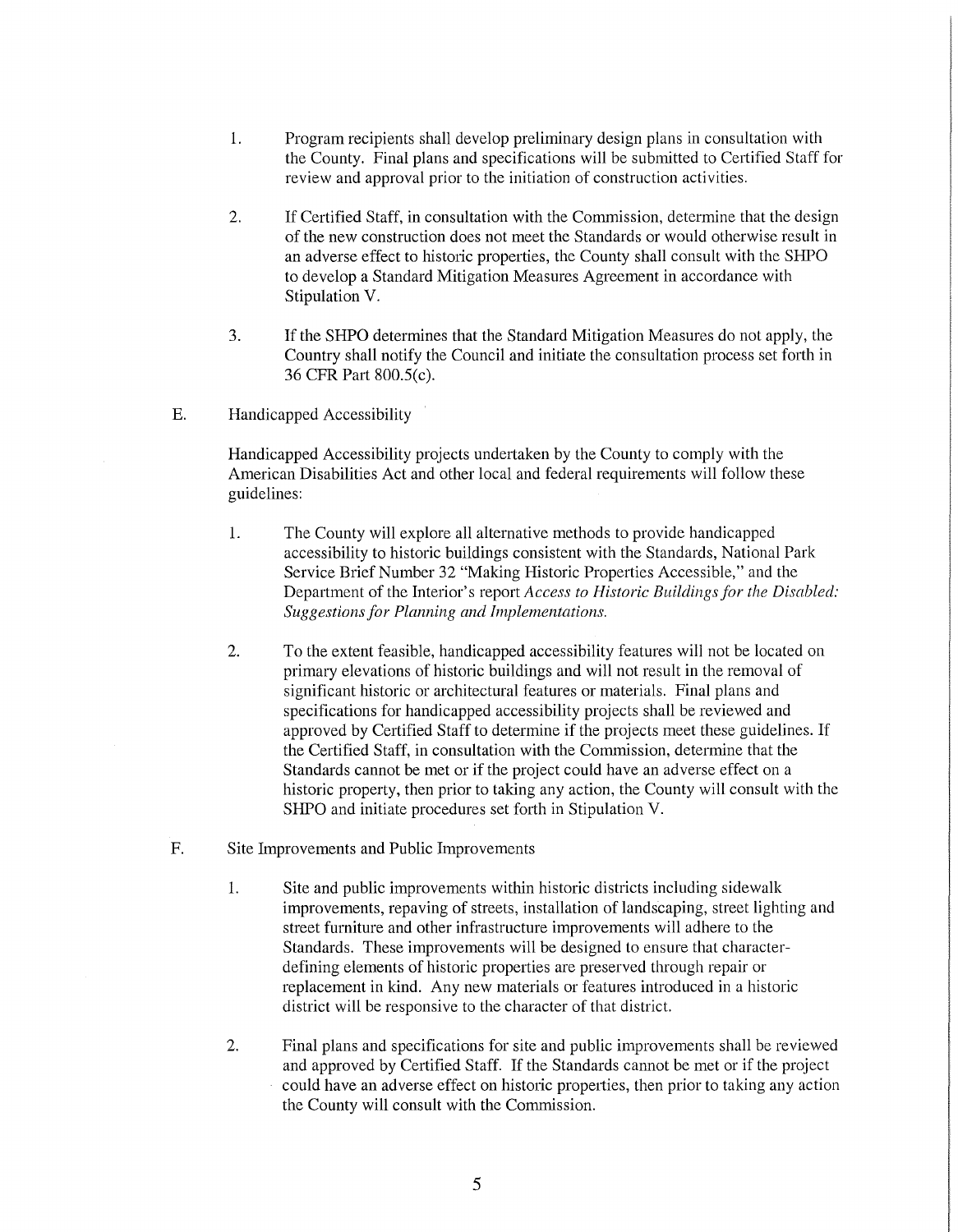- G. Emergency Undertakings
	- 1. When emergency demolition is required for historic properties associated with HUD funded activities, Certified Staff will conduct an immediate review, if conditions allow. The existence of an emergency situation shall be based upon the need to eliminate an imminent threat of the health and safety of residents as identified by local building inspectors, fire department officials or other local officials.
	- 2. The County shall forward documentation to Certified Staff to review immediately upon notification that an emergency exists. Documentation should include:
		- a. Nature of the emergency
		- b. Historic property involved
		- c. Current condition of the building, including photographs
		- d. Time frame allowed by local officials to respond to, or correct, the emergency situation.
	- 3. The County shall consult with the SHPO to the greatest extent possible given particular circumstances.
	- 4. The County shall ensure that any mitigation measures recommended by the Certified Staff or SHPO are implemented, if feasible.

### **V. Resolution of Adverse Effects**

- A. If the County, in consultation with the Commission, determines that a project meets the Criteria of Adverse Effect, the County shall consult with the SHPO to determine whether the historic properties should be treated in accordance with the Standard Mitigation Measures outlined in Appendix A or reviewed, in accordance with 36CFR 800.6.
	- l. The County shall submit to the SHPO, background documentation to include an analysis of alternatives, recent structural reports or assessments of conditions, cost estimates for rehabilitation, programmatic and economic considerations, and marketing studies.
	- 2. If the SHPO determines that a proposed demolition is an acceptable loss or no prudent and feasible alternatives exist to implementing the undertaking without adverse effects, the County and the SHPO, shall execute a Standard Mitigation Measures Agreement as outlined in Appendix A. No further review required by the Council.
- B. Standard Mitigation Measures Agreements shall not be executed when one of the following circumstances exist.
	- l. The SHPO determines that the Standard Mitigation Measures do not apply to an undertaking.
	- 2. The County fails to respond within 30 days.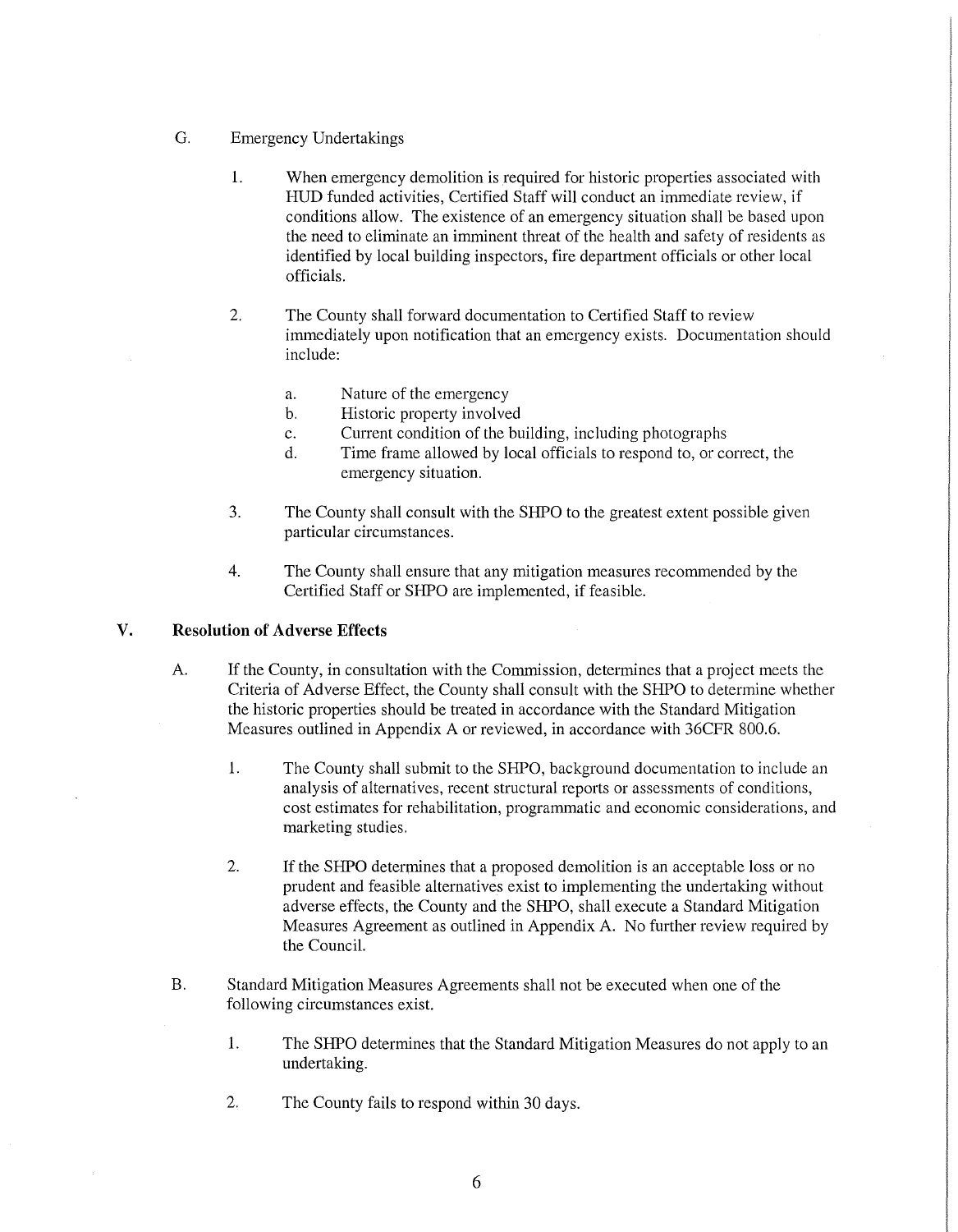- 3. The undertaking will adversely affect a National Historic Landmark.
- 4. The public objects during the open Kane County Historic Preservation Commission meeting, the appropriate municipal preservation commission meetings or by certified letter.
- 5. Historic or prehistoric human remains are present within the area of potential effect.

## **VI. Treatment of Archeological Sites**

- A. The County shall notify the SHPO when ground-disturbing activities over an acre are part of a local undertaking.
	- **1.** The County shall request the SHPO's opinion regarding the potential effect of such activities on archeological properties prior to initiation of project activities. If the SHPO can determine that there is a high probability for the presence of significant archeological sites of cultural remains within the project area, the County or program recipients shall contract a qualified archeologist to conduct archeological surveys. The County shall forward the scope of work for the archeological survey to the SHPO for review and approval.
	- 2. If the County and the SHPO determine that there is the potential for archeological properties listed in or eligible for listing in the National Register, the County shall seek ways to avoid the archeological properties. If the properties cannot be avoided, the County and the SHPO shall develop a data recovery plan that is consistent with the Secretary of the Interior's Standards and Guidelines for Archeological Documentation (48 CFR 44734-37) and take into account the Council's publication, "Treatment of Archeological Properties", its subsequent revisions and appropriate State guidelines. The County shall ensure that a qualified archeologist will implement the approved plan.

## **VII. Public Involvement**

- A. Each year the County will notify the public of the County's current CDBG and HOME Programs and make available for public inspection documentation on the County's CDBG and HOME programs. Included in this documentation will be general information on the amount of CDBG and HOME funds available in the current program year, the types of activities undertaken with CDBG and HOME funds, and how interested persons can receive further information on the program.
- B. At any time during the implementation of the measures stipulated in this Programmatic Agreement, should the public raise an objection pertaining to the treatment of an historic property the County shall notify the Commission and take the objection into account. Program recipients, the County, the Commission, or the SHPO, when requested by the objector, shall consult to resolve the objection. Program recipients are not required to cease work while objections are being reviewed, but the County reserves the right to halt work in light of valid arguments from the public.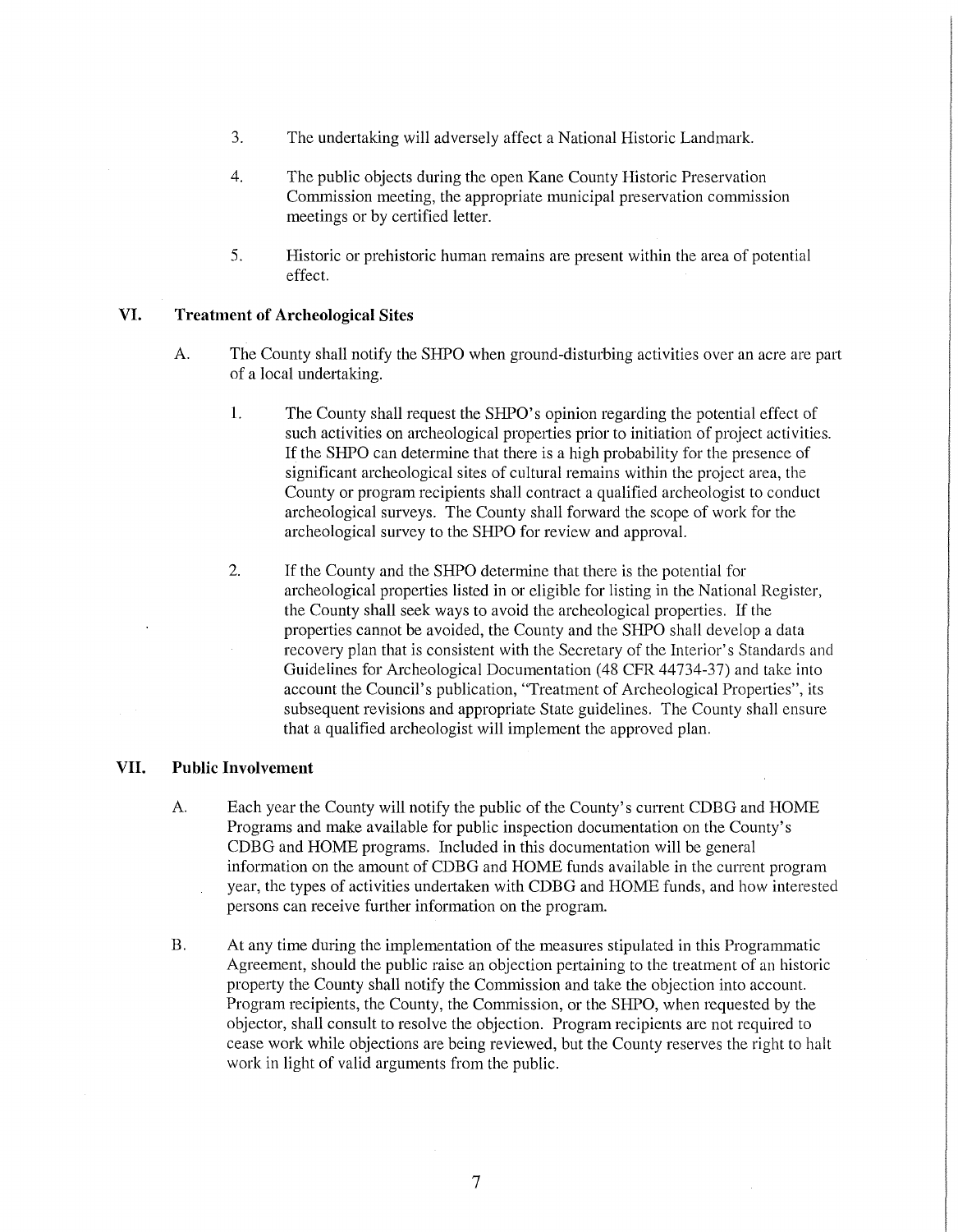#### **VIII. Administration, Monitoring and Reporting**

- A. The SHPO shall provide comments within 30 days for reviews or comments requested by the County or the Commission, with the exception of emergency undertakings. In the event that the SHPO fails to comment, within the 30 day time period, the County can assume that the SHPO concurs.
- B. The SHPO shall conduct periodic training workshops for Certified Staff to review the requirements of this Programmatic Agreement. The SHPO shall also provide guidance related to implementation of the tenns of the Programmatic Agreement.
- C. The County shall ensure the SHPO of documentation for local undertakings, which involve historic properties and were subject to the terms of the Programmatic Agreement in individual project or environmental files. Each project shall include at a minimum:
	- 1. Documentation why one of the exemptions from review is applicable.
	- 2. Comments from Certified Staff, the Commission or the SHPO regarding the National Register eligibility of the property.
	- 3. Proposed treatment of historic properties.
	- 4. Before and after photographs.
	- 5. Work write-ups.
	- 6. Date the project was completed.
- D. Documentation shall be available for review by the SHPO following reasonable notice.
- E. The SHPO shall conduct periodic monitoring visits of the County's project sites to ensure compliance with actions, plans, documents and agreements approved by the County or the SHPO pursuant to this Programmatic Agreement.
- F. Nothing in this agreement shall be construed as meaning that the County cannot request the advice or assistance of the SHPO at any time.
- G. As a component of the Certified Local Government Annual Report, the County shall smmnarize activities carried out under the terms of this Programmatic Agreement. The report will be submitted no later than June 1 of each year. The Annual Report shall include:
	- l. List of property addresses submitted for review.
	- 2. Program in which the undertaking took place.
	- 3. Evaluation of National Register eligibility, and if eligible, the finding of effect.

## **IX. Effective Date**

This Programmatic Agreement shall take effect on the date it is signed by all the parties, including the County and the SHPO. The Programmatic Agreement will remain in effect until December 1, 2009, unless terminated due to failure to comply with the terms of the agreement.